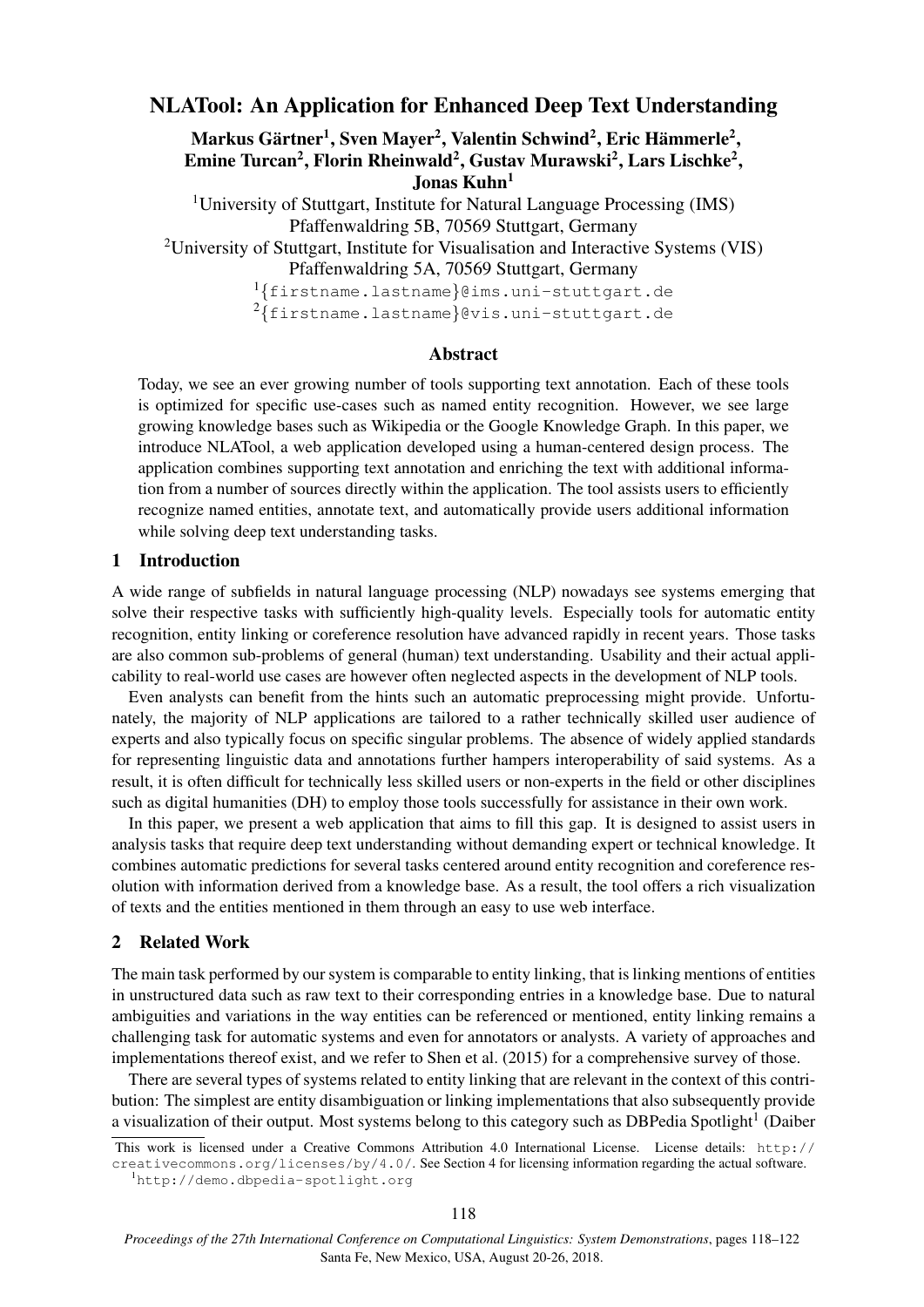et al., 2013) or the YODIE (Gorrell et al., 2015) module for GATE<sup>2</sup>. They rarely provide more than rudimentary highlighting of the found entities and generally are not aimed at more assistive functions or visualizations. Similar to this, tools for wikification (i.e., annotating mentions with the Wikipedia link of the respective entity) include for instance the Illinois Cross-Lingual Wikifier (Tsai and Roth, 2016).

More advanced in terms of visualization, TASTY (Arnold et al., 2016) implements an as-you-type approach to interactive entity linking. It allows users to write a text through the application's own interface and be provided with a live outline of complementary information, such as a picture or article link. Its design is however limited in the scale of how much of this complementary information is visible at once.

### 3 Design

To determine requirements and desired features of text analysis and information extraction, we performed a qualitative user study with six computational linguistics (CL) experts (23-38 y.) from our faculty. Semistructured interviews were conducted to determine desired functionality and features. After providing informed consent, participants received in the first phase of the survey four texts in random order (passages from *The Bible*, *Critique of Pure Reason* by Kant, *The Earthquake in Chile* by von Kleist, and excerpts from the *Nuremberg Trials*) to answer questions about comprehension of the texts. No input by the experimenter was provided. Afterward, we asked participants about features that would help to extract the information. In the second phase, we introduced our project and the first prototype mockups. We asked which tools they normally would use and which features they desire for information extraction. All interviews were transcribed and annotated using Atlas.ti<sup>3</sup>.

Our results revealed five feature requests: (1) named entity recognition and filtering for information extraction, (2) tools for named entity density analysis, (3) a tool for additional notes and comments, (4) tools for segmenting and structuring text, and (5) fast inquiries based on background web search performed by the application. Data analysis of the interviews revealed four desired named entity main classes: persons, organizations, locations, and misc. For understanding text, participants asked for summaries of content related information outside the text column. Furthermore, participants desired an overview of named entity occurrences (corpus statistics) and a web-based entity search providing top matches and suggestions of named entities from the Google Knowledge Graph or Wikipedia. For named entity analysis, the participants in our study requested additional information with maps, photographs, and additional text. For misc data, the system should determine the closest match and dynamically present extracted information via text, image, or map. The participants also desired a correction feature of named entities. Additionally, we found that with the rise of high resolution screens and multiscreen setups in today's office environments a new tool should support making use of the increased screen space.

The requirement analysis of features for text annotation, and fast information extraction was used to design paper prototypes and mockups of the tool. In a series of design sessions with interaction designers and NLP professionals we found that a web application is best to implement our Natural Language Analysis Tool (NLATool). Furthermore, by using well established interaction patters we can further support the usability.

#### 4 System

The CL community today already offers a quite wide range of very mature tools for numerous specific NLP tasks. This web-based solution is designed in a modular way to make use of existing analysis infrastructure and enable easy integration of other tools. As the main module, we used Stanford dependency parser (CoreNLP) (Manning et al., 2014) and its' features for text analysis. Additionally we used the Google Knowledge Graph to obtain information about the named entities beyond the text itself.

We implemented the NLATool as a web application . The main view is the text view where the user can view, edit, and delete named entities, the *text component*. However, it also presents an overview of all additional information beyond the text, the *research component*. We followed the metaphor of a split screen to enable the user to see both side by side. The *text component* takes up the left side of the screen

<sup>2</sup>https://gate.ac.uk

<sup>3</sup>https://atlasti.com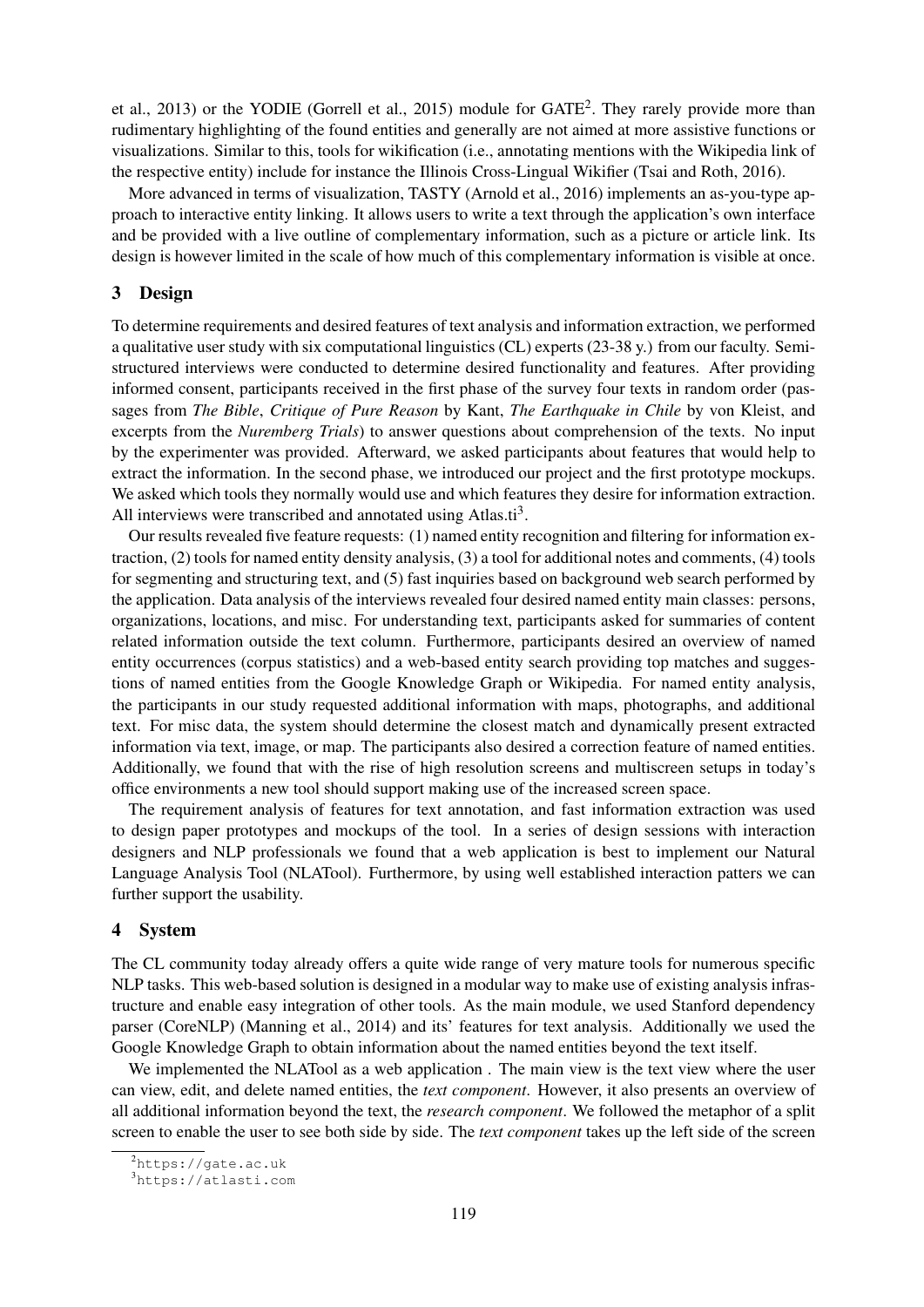

Figure 1: Screenshot of the system showing the menu on top, the text component on the left and the research component on the right. The systems presents the wikipedia article of "Santa Fe, New Mexico", which here is our example text. By hovering over "New Mexico" all related words are highlighted in a more saturated yellow to allow for a fast visual search. The yellow line between the word "New Mexico" and research result fosters spacial relation.

and the *research component* the right side. Additionally, above both views we implemented a menu strip similar to Microsoft Word and Excel. In the menu, the user can turn off and on specific highlighting functions for various named entities classes and enable coreference highlighting. Furthermore, the menu enables the user to switch into *edit mode* and *comment mode*. When switching into one of them the right side, the *research component* gets replaced. In *edit mode*, the user is guided through step by step instruction to add, change, or delete a certain named entity class which corresponds to one or more words. The system internally works with the 7-classes model; however, to not clutter the text we group Date, Time, Duration, Number, Set, and Ordinal into one group named "Other". Additionally, the user can link a different entity to the Google Knowledge Graph in case the previously linked entity is considered incorrect. In *comment mode*, the user can view all comments in a document, and add, change, or delete a comment with is either a global comment or conncted to a span of words.

Beyond the *text view*, the tool offers a view to input plain text which will then be analyzed and presented in the text view. Additionally, as all text and the corresponding comments and edits are stored on the server, the tool also offers to load previous texts. User management is not fully implemented yet as the current intent of the tool is used in a "host your own server" approach as quite often privacy regulations or licenses might not allow to upload text to third-party servers.

The front end of the tool is designed using the material.io framework which delivers the look and feel of a web app. The tool itself uses node.js as the main component and a MySQL database for fast and easy deployment. For the underlying annotation text analysis we use CoreNLP running in a server instance, this allows the node.js server to parse text which was uploaded by the user immediately. For the communication between node.js and the CoreNLP server we build on a free wrapper implementation named node-corenlp<sup>4</sup>. The source code of the system is publicly available under a GNU v3.0 license on GitHub<sup>5</sup>. This allows users to host their own server and enables the community to use the tool more effectively.

<sup>4</sup>https://github.com/gerardobort/node-corenlp

<sup>5</sup>https://github.com/interactionlab/NLATool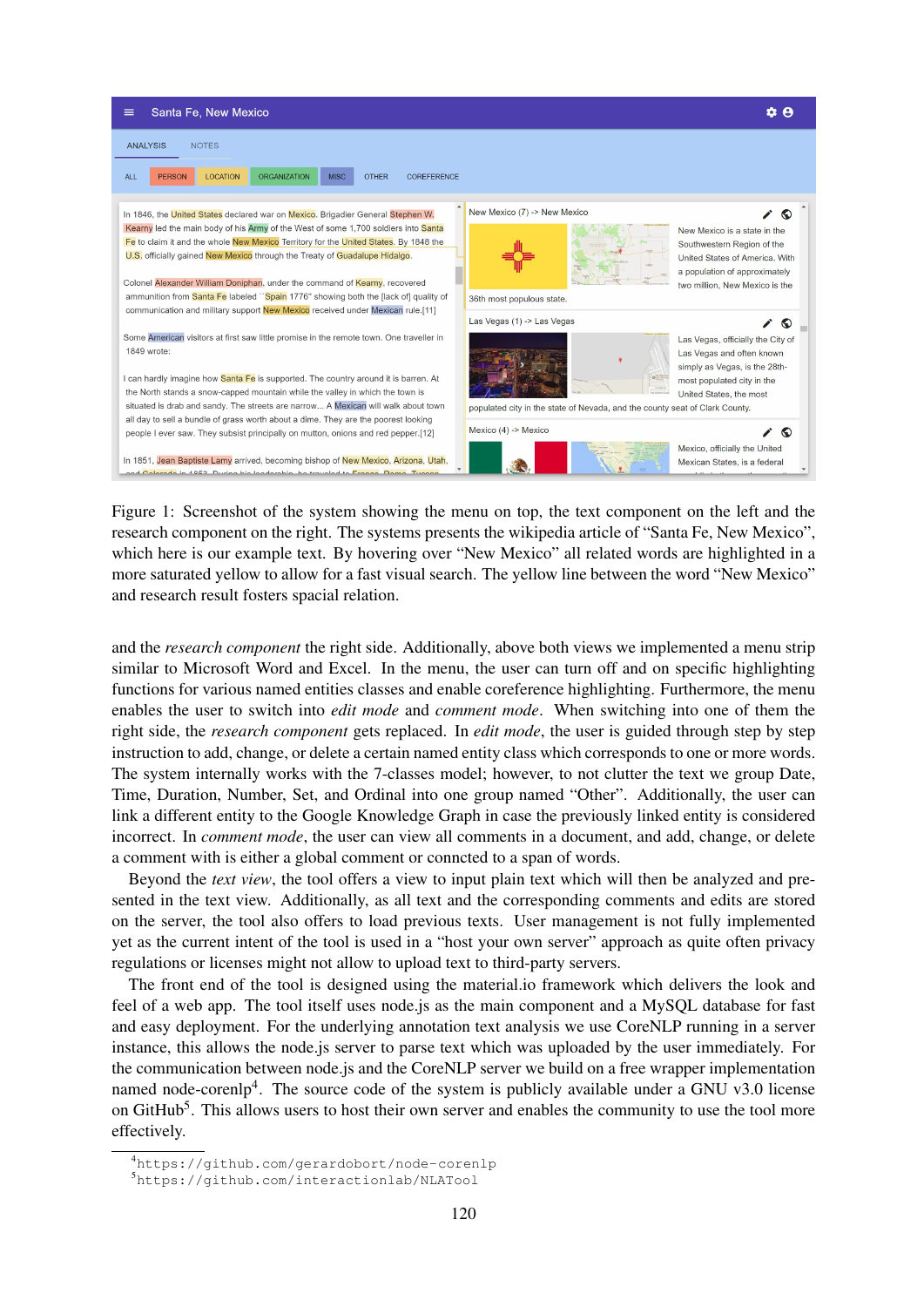# 4.1 Research Feature

We use CoreNLP to extract all named entities from a given text during initial text setup. Then for each named entity we request the corresponding entry in the Google Knowledge Graph using rest API calls. Each unique result is presented to the user in the *research component* by the comprehensive text given by the Knowledge Graph. If a photo is available, it gets presented alongside the text to further support the user. For Locations and Organizations, an address is also available with the help of the Google Static Map API. For those cases we additionally show a small map directly within the user interface. By clicking on the map a larger interactive version opens in a new tab. For additional information beyond the initial text, the user can click on the text, and third-party content such as the corresponding Wikipedia article opens. As we request further data about every named entity, the Google Knowledge Graph returns the same results for similar requests, such as "Albert Einstein" and "Einstein" both return the same result. We use this property to group all named entities with the same result to reduce the initial clutter of the tool. The user can ungroup them if the initial grouping was incorrect and add new words to a group which was not identified by CoreNLP.

# 4.2 Highlighting Feature

To foster spacial relation between words and the corresponding research result we first highlight all related words whenever hovering over a word, and second, we add a connection line between the hovered word and the research result (see Figure 1). In case the research result is not in the viewport the elements gets scrolled into the view automatic. When hovering a research element, we use the same approach to foster spacial relationship, the line is drawn, and the words are highlighted.

# 4.3 Multiscreen Feature

To better support users during text analysis, we implemented a feature to make use of the screen space. Instead, of just having one pair of *text component* and *research component* and scrolling both, we enabled the system to support multiple pairs next to each other in one row. This allows having one pair of the *text* and *research component* per screen. The number of splits can be defined by the user. When using a split view the view changes from a scrolling method to a page flipping implementation. Each *text component* is filled with text but only up to an amount that visually fits into the component.

# 5 Conclusion

In this paper, we present our new NLATool to support analysis in deep text understanding. In detail, we present a web app based on node.js which combines the established text processing pipeline CoreNLP and the Google Knowledge Graph. We developed the tool using the human-centered design process to better support analysts in their work. Beyond the text, we support the analysts with more insights by presenting additional information gained from the Google Knowledge Graph right within the user interface.

### Acknowledgments

This work was in parts funded by the German Research Foundation (DFG) within Cluster of Excellence in Simulation Technology (EXC 310/2) at the University of Stuttgart, the project C04 of SFB/Transregio 161 and project INF of SFB 732.

### References

Sebastian Arnold, Robert Dziuba, and Alexander Löser. 2016. Tasty: Interactive entity linking as-you-type. In *Proceedings of COLING 2016, the 26th International Conference on Computational Linguistics: System Demonstrations*.

Joachim Daiber, Max Jakob, Chris Hokamp, and Pablo N. Mendes. 2013. Improving efficiency and accuracy in multilingual entity extraction. In *Proceedings of the 9th International Conference on Semantic Systems*.